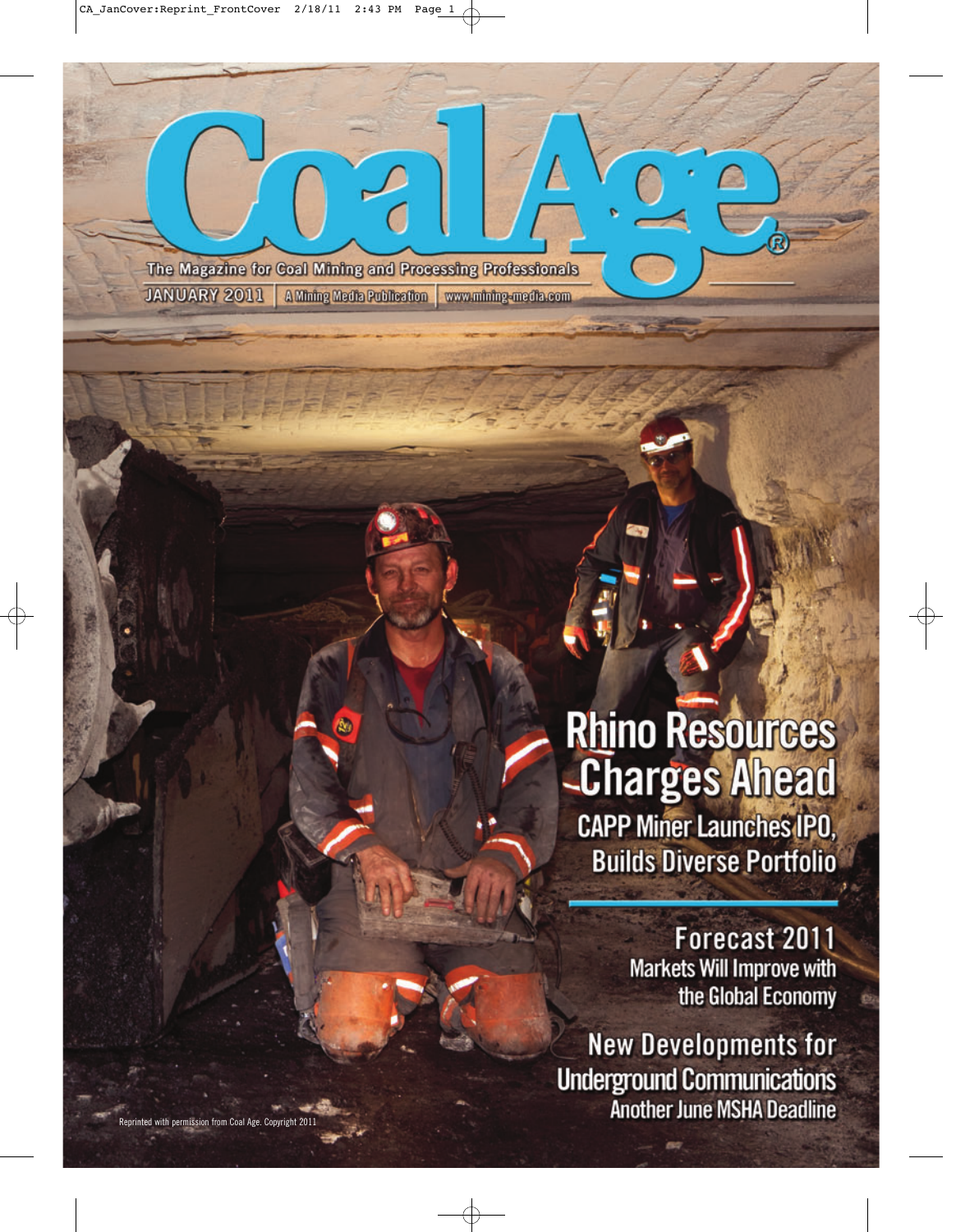## **Miners Quickly Adopt New Communication Systems**

While the jury is still out on post-accident survivability, mine operators are seeing productivity improve from better communications

#### **BY STEVE FISCOR, EDITOR-IN-CHIEF**

Another June deadline for underground communications systems looms on the horizon. Two years ago most mines were still relying on antiquated trolley phones and paging systems. Hello in the headgate! Are we cutting coal today? A little more than 18 months later, a massive scale-up in technology has taken place underground. Nearly every underground coal mine in West Virginia has a new communications system.

How well the systems work is a subjective matter the Mine Safety and Health Administration (MSHA) will begin to assess after June 15, 2011. The definition of a "complete" system is difficult to quantify. The amount of coverage varies from mine to mine and system to system. Whether any of the systems will provide post-accident communications also remains unclear.

Underground coal operators have two choices for approved systems: wireless mesh or leaky feeder. With wireless mesh, the prevailing thought is that hopefully enough nodes would survive a major incident and self-heal to recreate a network and



A miner installs an antenna for L-3's ACCOLADE system.

restore communications to the face. Leaky feeder uses a redundant set of cables that serve as a backbone for wireless devices. The hope is that one cable would remain intact. No one knows whether either system will survive a mine explosion. The explosion at the Upper Big Branch mine would be the first to occur with a communication system mandated by the MINER Act. The investigation may eventually reveal some insight to the damage that system endured.

What is clear is the mines that have invested in a quality communications and tracking system will continue to reap rewards. MSHA will more than likely select those systems as the best available technology and use them as a benchmark for the industry. Another huge side benefit is that many of these mines have become more productive because of improved communications underground. The miners went from arcane hardwire phones every 1,000 ft to having hand-held radios with texting capabilities—1960 to 2010 in 18 months.

Sadly, there are the mines that did just enough to get by those that purchased cheap, inadequate systems. In addition to the headaches of dealing with a forced, compliant system that probably does not work that well, they will most likely have to pay more money to either upgrade or replace those systems.

The massive communications scale-up that swept through the coalfields has been a learning curve for the mines, MSHA and the vendors. Many are continuing to improve on the systems they have developed. Some of those improvements could potentially reshape mine-wide monitoring systems and mine management. Beyond what is considered an approved communications and tracking system today, others are still looking at alternatives such as through-the-earth (TTE) systems.

#### **MSHA Sets Another June Deadline**

As of December 30, 2010, MSHA claimed it processed 42 approval applications for communications and tracking technology. Since the beginning of 2006, the agency has issued 178 new or revised approvals for communications and tracking products. It has observed 80 tests or demonstrations of 36 different communications and/or tracking systems at various mine sites. The agency has met with representatives from 76 communications and tracking system companies and discussed nearly 200 different proposals for development of mine communications and tracking systems.

In a Procedure Instruction Letter (PIL) dated December 14, 2010, instructing district managers on how to evaluate Emergency Response Plan (ERP) compliance, MSHA said it believes a suffi-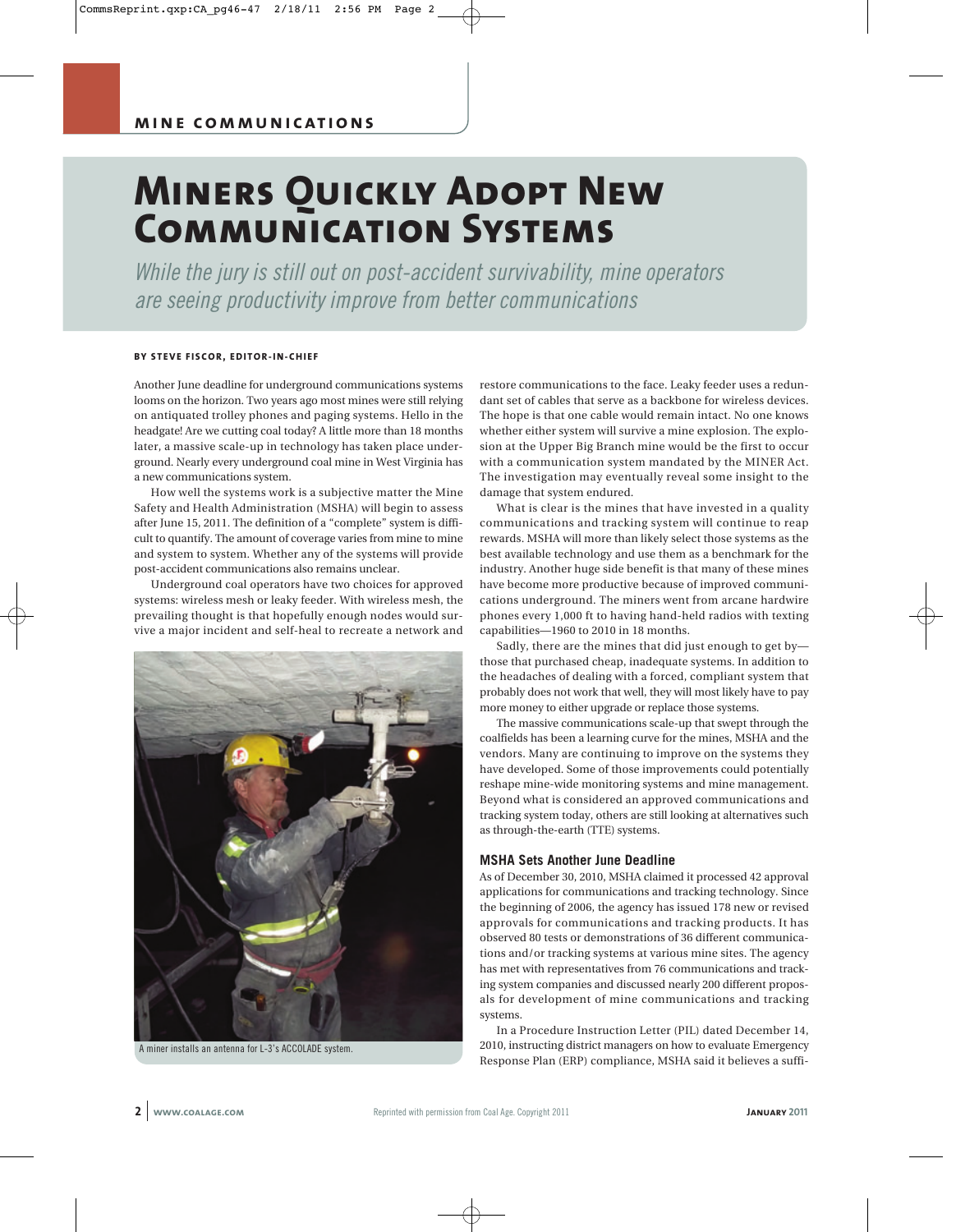cient number of approved systems will be commercially available in time to permit mine operators with existing approved ERPs to have post-accident communications and electronic tracking systems installed and operational by June 15, 2011. If the communications and/or tracking system specified in an existing ERP cannot be installed and operational in the mine by that date, the district managers will ask the mines to submit a revised ERP with available technology. Similarly, any communications or tracking system that is not reasonably expected to be installed and operational in the mine by June 15, 2011, should be considered "unavailable."

While most underground coal mine operators currently have revised and approved ERPs, only a small percentage of mines currently have complete installations of post-accident communications and electronic tracking systems, according to MSHA. Many mine operators are waiting for equipment to be delivered or for the system manufacturers to begin installation activities.

MSHA hosted a communications and tracking manufacturer summit meeting at the National Mine Academy in Beckley, W.Va., on May 12, 2010. At that meeting, many manufacturers indicated they believed that they could fill existing orders relatively soon, while others offered compelling explanations for additional time to fill all existing orders. Based on information from those vendors, the agency determined that a sufficient number of post-accident systems will be commercially available in time to permit mine operators with existing, approved ERPs to have these systems installed and operational by June 15, 2011.

#### **Wireless Mesh Becomes a Reality Underground**

In 2006, L-3 Communications was working with a coal operator on security issues when the mine inquired about communications technology. Through its experience working with the Defense Advanced Research Projects Agency (DARPA), a research and development agency for the Department of Defense, and the Defense Information Systems Agency (DISA) contracts, the company believed it could provide a wireless solution for the mines. "We tested a product at a CONSOL Energy mine with some encouraging results. As we were thinking about how we were going to adjust the system to accommodate the industry's needs, we discovered NIOSH was planning to issue an RFQ for a wireless mesh system capable of voice communications and tracking to satisfy West Virginia's requirements," said Victor Young, vice president, mine solutions, L-3 Communications. "This was a great opportunity to advance the technology for underground coal operators."

L-3 quickly put a team together. They understood communications, but they freely admit they knew nothing about mining. "We partnered with some experts, such as PyottBoone and Marshall Miller, along with a mesh provider—a total of five companies in all," Young said. In May 2007, NIOSH awarded L-3 a contract to develop a prototype system to be installed in an operating mine. The mine selected was ICG's Sentinel mine, near Phillipi, W.Va., a sister complex to the company's Sago mine.

"It was a proud moment for our team," Young said. "There were 18 bidders for that contract and NIOSH selected us."

The entire process took about 20 months to complete. "We went through a number of phases with NIOSH," Young said. "They helped us design the system in conjunction with an industry panel that included senior representatives from both ICG and CONSOL Energy. We collectively designed, built and installed the system at the Sentinel mine with four months operational testing concluding in February 2009."



The L-3 ACCOLADE system transmits to the surface using a set of wireless nodes.

The MINER Act called for all mines to have their ERPs submitted by June 2009. L-3 needed to commercialize the technology quickly. West Virginia needed systems installed by September 2009. "We fast tracked the commercialization and went to market pretty quick," Young said. "We started our first commercial installation at Arch Coal's Mt. Laurel mine during August 2009. Toward the end of 2009, we installed a number of systems in West Virginia to satisfy state requirements. Since then, we have been installing four to six systems per month nationwide."

L-3 now has a system installed in every state that mines coal underground. "We have orders for more than 70 systems with well over half of them installed," Young said. "We are pressing ahead to meet the June 15, 2011, deadline."

The systems are working remarkably well. "We have had to overcome some challenges," Young said. "The nodes themselves have been fairly reliable. Every once in a while the antenna on the nodes has to be reset especially in low coal."

After each installation, L-3 holds a number of training sessions to teach each of the crews how to work the handsets. It also trains the people who will be manning the operations centers. "Beyond the onsite training, we have a 'help desk' that provides customer support," Young said. "We are launching a regional distributorship network to satisfy immediate needs that can't be handled over the phone."

The L-3 ACCOLADE system consists of a set of nodes that propagate 2,000 ft on average, according to Young. "We built it from the ground up," Young said. "During the government contract days, we investigated the best frequency to propagate signals in coal seams. We found a sweet spot for coal mine propagation spectrum.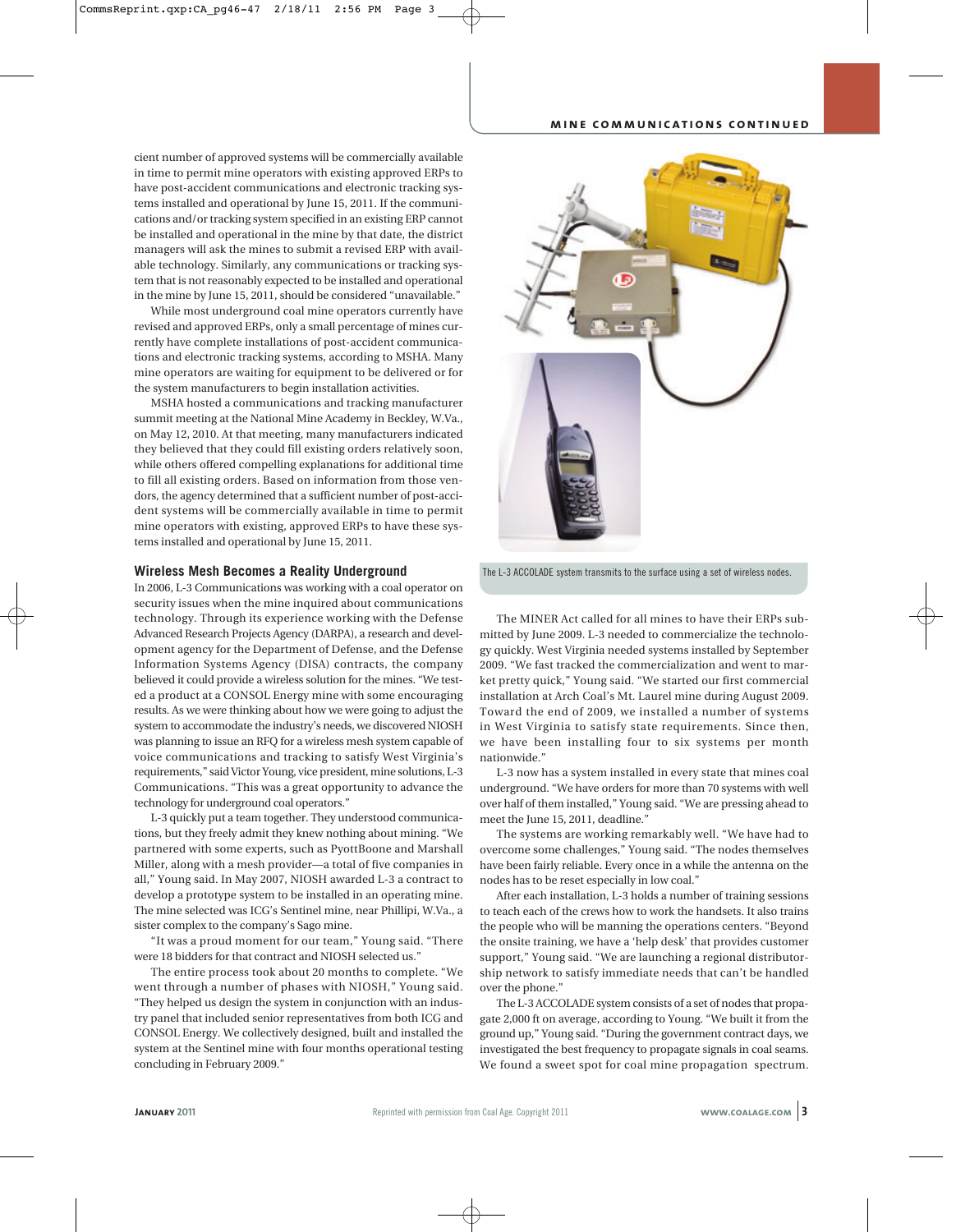Obviously, the farther the nodes can be spaced out underground, the lower the overall cost of the system." L-3 has installed systems with seven nodes and larger systems with 170 nodes.

"Coal operators are extolling some of the production benefits of the system," Young said. A foreman at one of the mines operating in 42-inch coal in Pennsylvania told Young he would delay his retirement and continue to work because of the ACCOLADE system. He no longer has to crawl on his hands and knees for 3 or 4 miles every day because of the new communications system.

L-3 believes the ACCOLADE system is future proof. "It meets all of NIOSH future goals for communications and tracking systems, and a number of our customers realize that," Young said. "It's a digital system and there are a number of roadmap features we can add to enhance productivity, such as atmospheric sensors, other monitoring devices, etc.

"With \$16 billion in sales, L-3 is a large company committed to the coal mining industry," Young said. "We see the ACCOLADE system as the mainstay in the U.S. and we believe it shows promise abroad as well." Originally developed as a compliant-based system, Young said customers are seeing the added benefits of better communications.

#### **The Next Big Thing: Mine-Wide Monitoring**

Tunnel Radio's President Mark Rose uses the automobile as analogy for leaky feeder. "It has an engine in the front, a fuel tank in back, four wheels, a steering wheel, some seats, and it has been around for a 100 years," Rose said. "Can you improve on it? That's



This diagram illustrates how Tunnel Radio's Multihop provides coverage in face areas.

distributed wireless communications or leaky feeder. Yes, you can make it faster and cushier, and add options, but you can't beat it. It's a one cable solution that miners working in adverse conditions can expand and service."

Tunnel Radio had communications systems and tracking devices ready to go by the original June 15, 2009, deadline, but the company's tracking devices were not then approved and they lost out on a lot of work because of that. "We still have a significant number of mines in West Virginia—probably 20%," Rose said.

The company has subsequently developed its MineAx digital tracking system more fully and it has increased data speeds. Tunnel Radio's system now operates at DSL speeds over leaky feeder network. The company has sold more than 500 triple readers, which equates to 1,500 underground read points.

"We design an extremely robust tracking network," Rose said. "Our tracking engineer is living the life of a Maytag repairman. That was our goal: 100% reliability. We know that when a dispatcher spends time and becomes more competent, their expectations raise on a daily basis as far as system accuracy and integrity. It doesn't take too long to find out if the system is missing miners, plus they have the wireless communications to verify location."

Customers have reported the tracking working through mantrips and steel buses. "At a recent symposium, our system was mentioned as one that exceeded anything they have seen," Rose said. "A Pennsylvania regulator publicly vouched for its range and reliability."

Rhino Resources uses the system at mines in 40-inch seams in Kentucky. "Working with them, we noticed that by the time the miners put three reader antennae systems up in 40 inches, they had a wired mess in the face area. Even though the reader linked back wirelessly, you had a convoluted system that was difficult to advance." Rose went back to the drawing board.

To address this need, Tunnel Radio developed battery-powered, wireless readers with the ability to mesh. "We are referring to the system as Multihop," Rose said. "We turned on that software, which allows one reader to wirelessly link to another and simultaneously collect tracking data. We sent one of our best technicians to Kentucky. He installed it and transmitted 350 ft non-line-of-sight around blocks of coal in 42 inches at the face. Nobody has ever heard or seen that kind of wireless range in that seam height on 70-ft centers. With line-of-sight, we got even greater distance."

That deployment uses a radio network, where a gateway is networked by DSL speeds over the leaky feeder. From the gateway, it uses slave units that can hop wirelessly not only one time, but many times. "The leaky feeder links to the outside world and it gateways to the Multihop readers that can be deployed across the face or longwall because the wireless range is absolutely incredible," Rose said. "This data all displays on the mine map on the surface. We have mines setup all wireless mesh if it is beneficial."

Once the technician installed and launched the system, he left the site for the evening and the next day returned to find the miners had advanced the system by themselves. "Now, we have hit on something huge," Rose said. "The miners have been advancing Multihop themselves for two months—a litmus test for field use and practicality. They love it!"

The obvious advantage with the Multihop readers is cable reduction on the section. The miners would only have to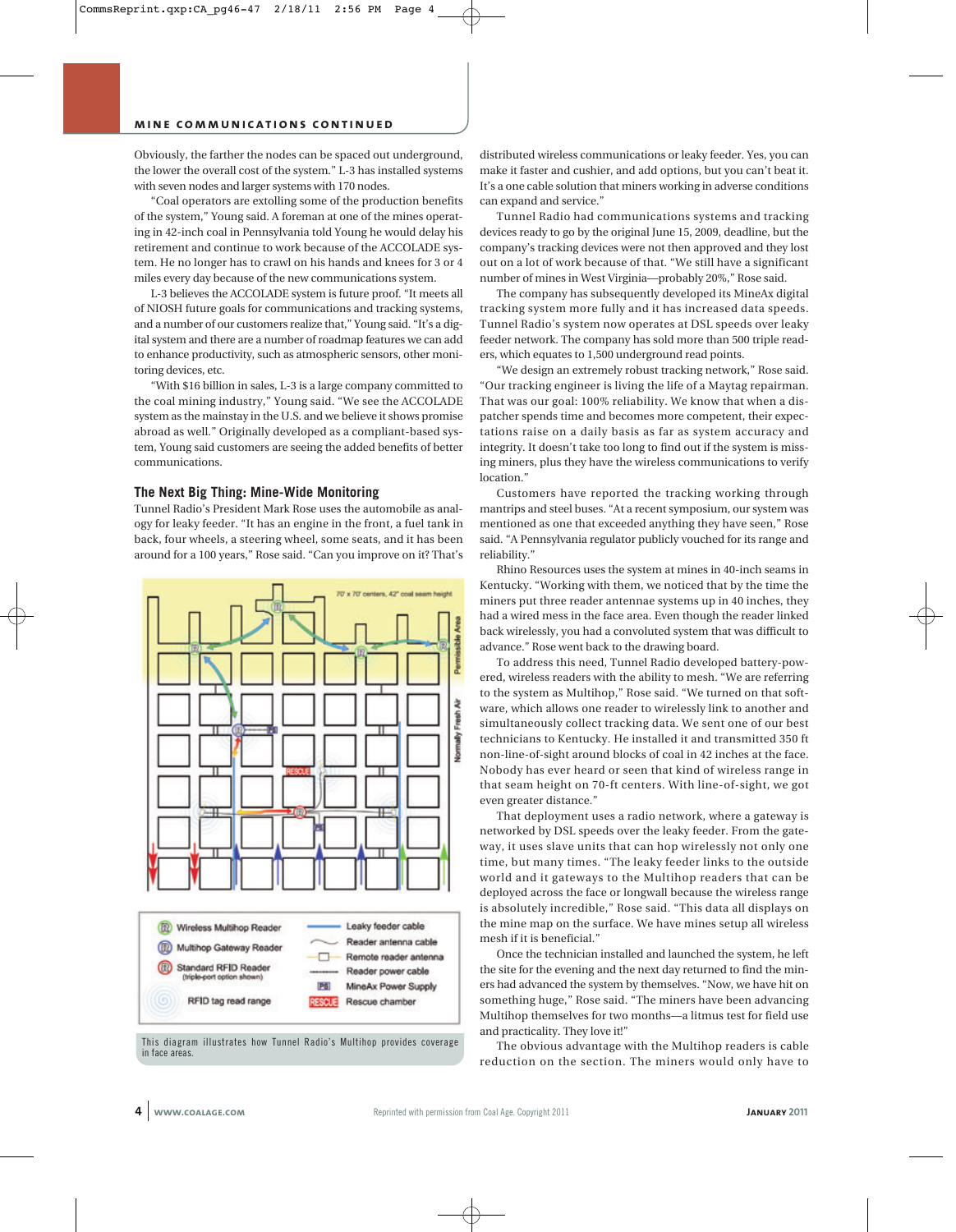#### **mine communications continued**

advance the leaky feeder cable with the power moves as the headings advance. "Now the miners move a reader that is 6- x 12- x 4-inches instead of a box with hundreds of feet of cable." The gateway reader for the leaky feeder would be advanced up to the feeder-breaker or power center in the primary and secondary escape-ways, starting the all-wireless reader chain.

Rose wants to take the technology one step further. "We have designed a methane sensor for these readers deployed now right at the face reporting 24-7," Rose said. "There is finally a true wireless black box—actually it's gray—that has enough battery life and range to do this. Mine examiners can look at the system from home on the Internet and when he arrives on shift. He can see the entire mine and the history for the ventilation network. Methane sensors at the face can plot everything that has happened since he last visited the section." The RAMP for the methane sensor reader has been submitted to MSHA and two mining companies have submitted for experimental certificates to install.

Rose is passionate about technology and communications, and sometimes gets emotional wondering: What if? "We were quoting a system for a coal mine in New Zealand," Rose said. "Now there's no one at the end of line." Before the transaction could be completed, Pike River Coal suffered an explosion that killed 29 miners during December.

"If we have the technology and the ability, what the heck are we waiting for?" Rose said.

"We are not using a WiFi radio," Rose said. "We have hit the holy grail with this technology. It's a miracle. I have been doing this for 22 years and I have never seen anything like this. We are using a chip smaller than a dime to move data across those distances."

"Our system was designed from the ground up to do this job," Rose said. "We went to component-board level and designed a four layer board with the most advanced chips, with the most advanced programming with the least power consumption. We made it adaptable so that miners can place a couple of extra reader boards in there for multiple readers or maybe a gas card."

MSHA believes Tunnel Radio is on the right track, Rose explained. "We are using approved sensors," Rose said. "We just exchange the RFID chip for a gas sensor chip."

All of this technology has to operate at a very low current. "We were told that there was no such thing as a methane sensor that could run on 6 milliamps/hr, but we did it." Rose said. "So we found an approved sensor that can do that. It conserves battery life and it's all processor controlled."

Tunnel Radio can convert existing readers into Multihop with no price increase. "We are going to distribute a lot of methane sensors here really quick," Rose said. "We will give the first one(s) to each of our customers free. It's the least we could do for these miners. Our customers have already paid for a good product and they deserve it."

Tunnel Radio has the ability to look at all of these mines from its office in Oregon via the Internet, allowing technicians to update readers at any time as improvements are made. "We can run the software from here," Rose said. "We can see all of the miners from here."

Rose waxes nostalgic. "Basically, a bunch of 50-year olds dreamed this stuff up and a group of 30-year old software engineers are making it happen," Rose said. "They know they are working for a great cause."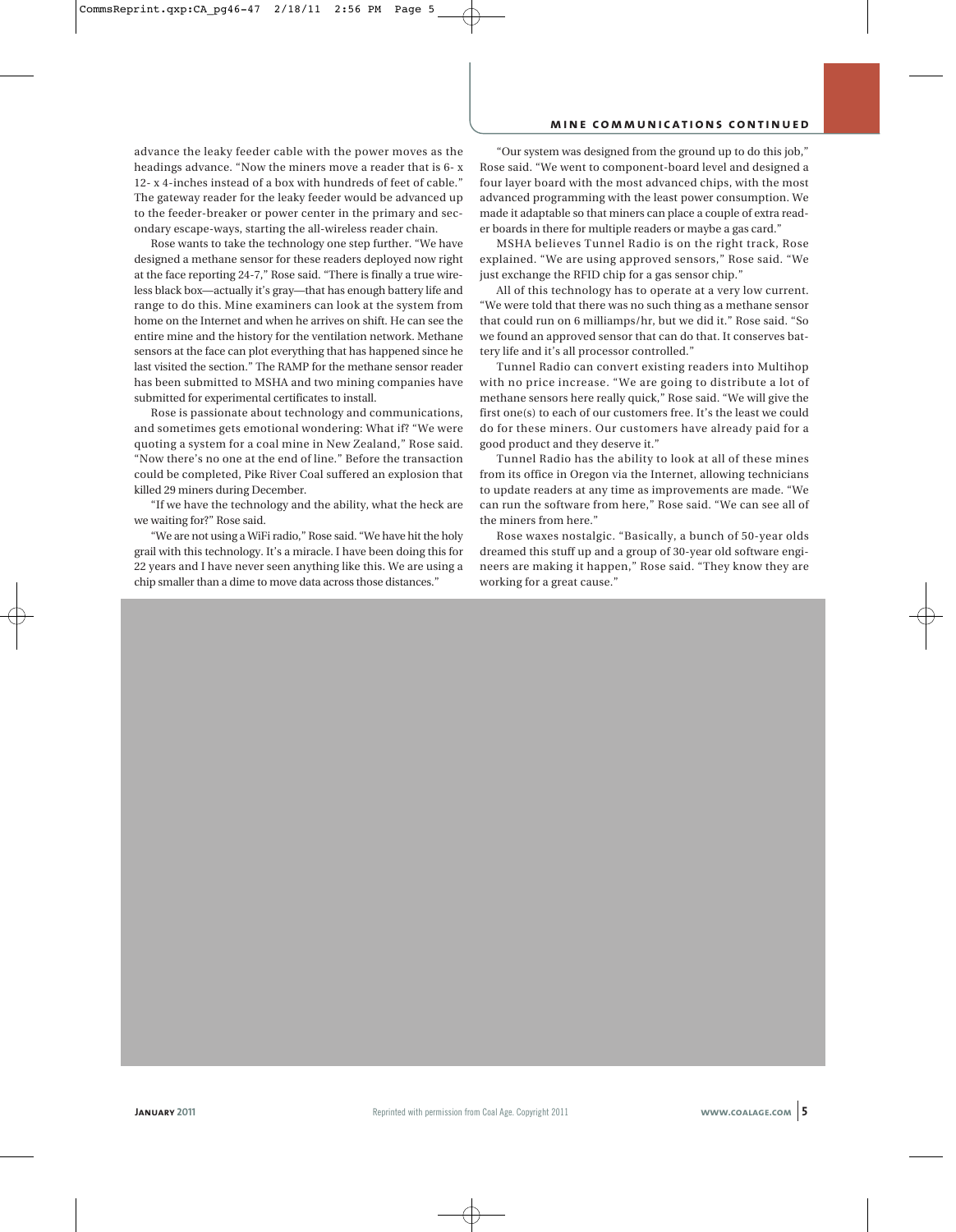

A backbone splice point mounts to the rib. (Photo Courtesy of AFL)

#### **For Leaky Feeder, Cables Make a Difference**

Tunnel Radio provides both very high frequency (VHF) and ultra high frequency (UHF) distributed antenna or "leaky feeder" systems. Ultimately the company decided to go with UHF technology for underground coal operators for its MSHAapproved system. "I would not recommend VHF for use underground," said Tom Hughes, president, Hughes Supply. "I'm worried about the coverage and UHF gives the miners far more coverage when used in conjunction with the 50-ohm cable." Hughes sells and installs the Tunnel Radio's leaky feeder system with the Radio Frequency Systems' Radiaflex (RFS) cable.

Most mines in West Virginia have communication systems installed, according to Hughes. "Do they have them installed as complete as they need to be? I doubt that," Hughes said. "Who is testing range and performance on these systems, and making sure what is installed meets requirements? Some mines will place an emphasis on it and others will wait to see what MSHA decides. MSHA inspectors will eventually determine the coverage."

Hughes admits the Tunnel Radio system is not the cheapest, but he believes it provides the best range and the clearest voice communications. "The 40 leaky feeder systems that I have installed in underground coal have all been UHF," Hughes said. "We use the RFS cable exclusively in those systems. It's a 50-ohm cable and gives the best propagation of any product I have seen. It's more expensive than the other cables, but miners get better coverage from it. The RFS cable provides the perfect backbone, not only for the communications, but also for the tracking."

To be able to operate on battery power in a postaccident situation, leaky feeder system must operate with very little power. "The 50-ohm cable has the least amount of resistance of any cable we were able to find," Hughes said. "We could extend the cable further without the additional expense of another MSHA-approved, power supply with a battery back-up."

Many mines decided to opt for a leaky feeder system based on VHF technology that uses a less expensive 75-ohm cable. "I'm sorry, but I'm an old radio guy and VHF simply does not perform as well underground as UHF," Hughes said. "UHF far outperforms VHF. We have seen it firsthand. There are limitations, but we are having far more success getting communications into the face areas with UHF.

"We initially considered a 75-ohm cable, then we were invited to another mine that had installed the RFS cable," Hughes said. "They wanted to compare the Tunnel Radio system to another system. We took the amplifier off their cable and installed the Tunnel Radio system on that cable and the results blew us away. We were in 50 inches of coal going through stoppings and talking behind blocks in parallel entries three crosscuts away. Boys, we have found ourselves a cable, forget everything else.

"In the seam heights 50 inches and below, VHF is going to be extremely restrictive as to how much distance the miners can get out of those radios," Hughes said. "I'm not sure how they will get the coverage short of running cable into the face area."

Even though the Tunnel Radio communications and tracking system was developed for UHF, the company has adapted its tracking system and peripherals for VHF. "We recently went into the mine with a VHF system," Hughes said. "We overlaid the Tunnel Radio tracking system onto it and it worked. We were not physically attaching anything to the existing leaky feeder system, which could be considered interfering with an MSHA approval on a competitive system. We were just transmitting a signal to it. How well will it work on the 75-ohm leaky feeder remains to be seen.

"We have a little trick to boost UHF signal in the face areas," Hughes said. "It's dependent on the mine and the conditions as to how the antenna array is established. In some cases, we can simply stick an antenna on the end of the RFS cable sticking out of the side of the spool and we get good communications in most of the face areas. Most mines require some ingenuity on getting the antenna array properly distributed. Our goal was to keep the cables out of the areas where the shuttle cars are operating because they are just going to tear them up."

As it is with anything underground, the durability of cables has always been a concern. "It depends on the mine," Hughes said. "Overall, the cable is holding up extremely well. As the longwalls or sections retreat, they respool the cable and reuse it in the development sections. It depends on how well the miners handle it. We have mines that have done this several times with the same spool of cable."

The cable can be damaged by rock falls and equipment. "We had one customer that had intermittent problems," Hughes said. "We brought a spectrum analyzer underground and traced it back to an 8-ft piece of cable. Fortunately, we were able to remove and draw the cable together with a splice box. Unfortunately, a miner can damage the cable and not know it,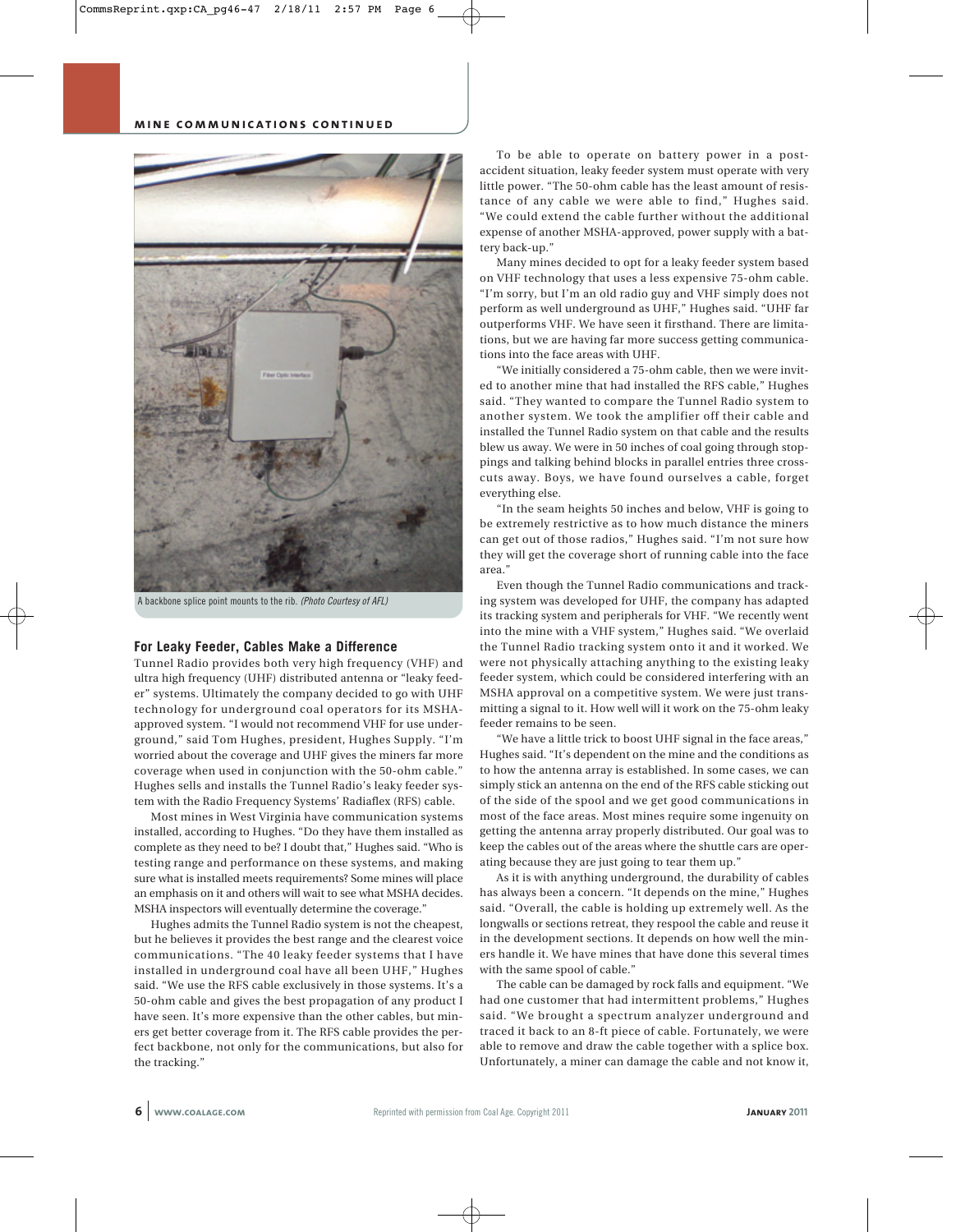### **New TTE Developments**



Lockheed Martin Engineer Dave LeVan with the MagneLink equipment.

Leveraging its advanced communications and signal processing expertise, U.S. defense contractor Lockheed Martin has successfully designed and developed the MagneLink Magnetic Communications System (MCS), a wireless, throughthe-earth (TTE) communications system developed to meet the mining industry's post-accident emergency communications requirement. The system provides wireless voice communication and texting to give trapped miners failsafe communication during a disaster.

In March 2010, Lockheed Martin tested MagneLink MCS at the Contrary Portal of CONSOL Energy's Buchanan mine in Mavisdale, Va. The system demonstrated successful two-way voice communications to a depth of 1,550 ft and two-way text communications to a depth in excess of 1,550 ft. Lockheed Martin and the Mining Safety and Health Administration (MSHA) are currently working to certify the equipment for use in mines. MagneLink MCS systems will be available following MSHA certification.

Instead of relying on transmission wires and the in-ground infrastructure currently required by miners to communicate via standard radio transmissions, MagneLink transmits magnetic waves through the earth that carry voice communications and text messages. The system has demonstrated it can operate at ranges sufficient to communicate from above ground into deep underground mines.

"MagneLink MCS will bring a significant emergency communications capability to the mining industry in the event of an accident where miners are trapped and have no other means of communicating with rescue teams on the surface," said Warren Gross, MagneLink MCS program manager.

Lockheed Martin conducted an in-mine test of its MagneLink MCS at the National Institute of Occupational Safety and Health (NIOSH) test mine in Bruceton, Pa., on June 15-16, 2010. The system interfaced with hand-held radios similar to the miner emergency radios. It also functioned as a multiband receiver, establishing communications with multiple MagneLink MCS units without the requirement for the units to be on the same channel to receive transmissions.

Engineers from Stolar Research Corp. and NIOSH also experienced success recently receiving TTE, wireless communication with underground personnel simulating trapped miners. Stolar's technical team has a 30-year history in developing radio geophysics technology for the mining industry. In the early 1980s, the Raton, N.M., company pioneered the development of the Radio Wave Imaging Method for tomographic mapping of coal seams with electromagnetic waves. After the Wilberg mine disaster in Utah (1984), a mine-wide wireless communication system was developed and installed in 15 western underground mines for use in emergency and operational communication. Although initially useful, Stolar's communication system had not been revisited with a modern engineering effort until early 2010. In only a six-month time period, Stolar has created a low-frequency modem technology which is comprised of surface and underground transceivers used to communicate via TTE text messaging. This is similar to existing PED systems but allows two-way communication, is lowpower, and is man-portable.

Stolar's recent development work on the communication technology was partially funded by NIOSH and field tested at several hardrock and coal mining sites between August and October 2010. Preliminary testing in the western U.S. has proven that Stolar's TTE technology can provide communication through a variety of rock types, with maximum depth capabilities ranging from 800 to 1,400 ft. The maximum depth at a mine is dependent on overburden rock type, thickness of layering, and the rock's physical and electrical properties. The most recent demonstration of Stolar's TTE technology was performed in southwest Pennsylvania, in the Pittsburghcsoal seam. This demonstration achieved two-way text messaging in the deepest part of the mine (nearly 800 ft) with ample signal strength remaining; the maximum range at this site is projected to be nearly 1,100 ft. This demonstration was supervised by technical teams from NIOSH and mine safety groups. After this demonstration, Stolar is continuing research and development to add synthetic voice capability, reduce the size of the antennas and acquire full MSHA approvals.

Stolar's system is truly wireless and transmits electromagnetic waves through-the-earth to locations within the mine to successfully communicate with miners to locate their position for the fastest possible rescue. The underground transceivers can then communicate directly through the earth, back to the surface locations. Dr. Larry Stolarczyk has dedicated his research in radio geophysics, a combination of theoretical physics and subsurface electromagnetic wave transmission theory, to solving safety and health problems for the mining industry including mine safety and environmentally cleaner mining.



Stolar's surface modem communicates with an underground modem.